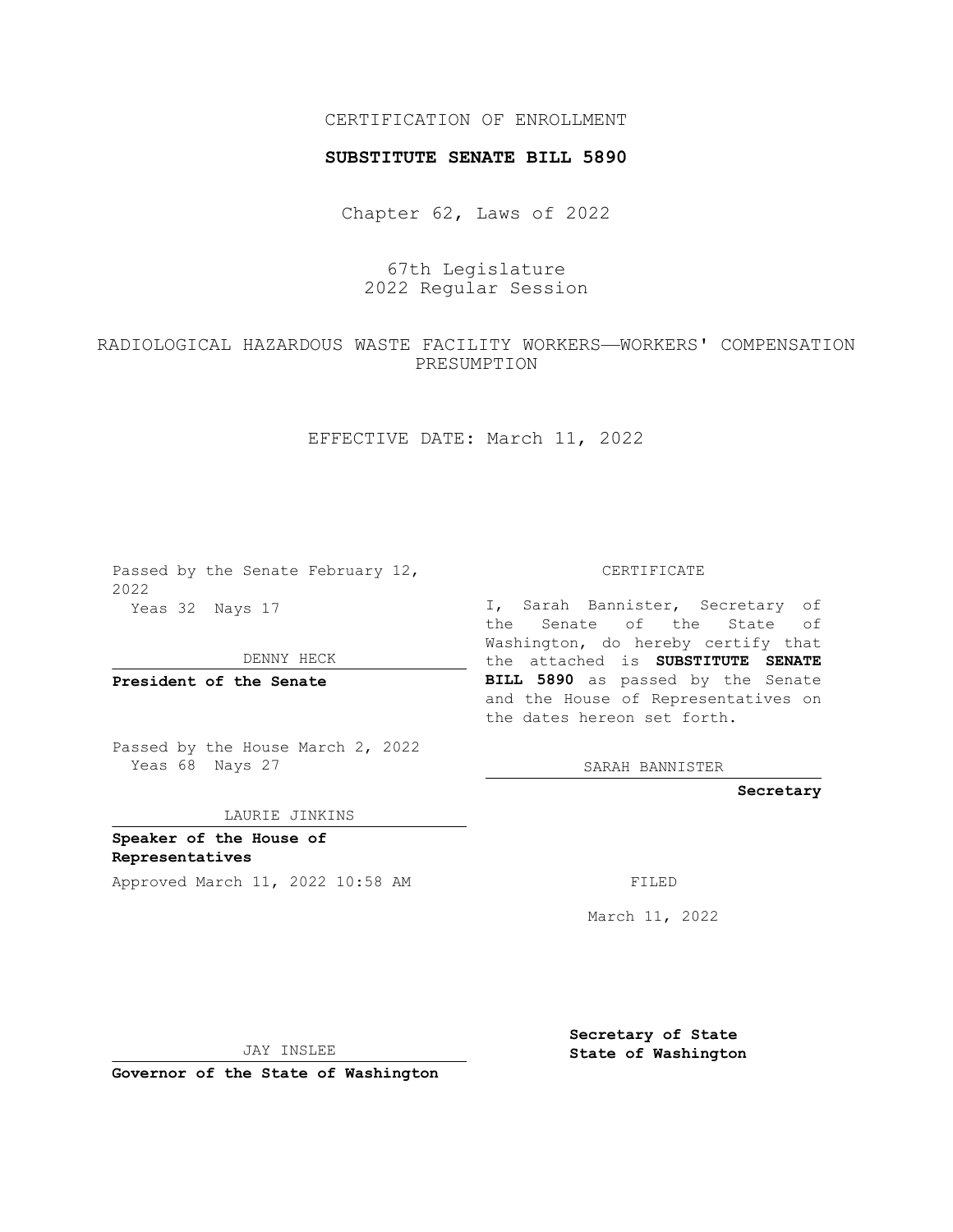#### **SUBSTITUTE SENATE BILL 5890**

Passed Legislature - 2022 Regular Session

### **State of Washington 67th Legislature 2022 Regular Session**

**By** Senate Labor, Commerce & Tribal Affairs (originally sponsored by Senators Keiser, Conway, Dhingra, Hasegawa, Kuderer, Lovick, Nobles, Saldaña, Stanford, Wellman, and C. Wilson)

READ FIRST TIME 02/03/22.

 AN ACT Relating to clarifying eligibility for the presumption for workers' compensation for all personnel working at a radiological hazardous waste facility; amending RCW 51.32.187; and declaring an 4 emergency.

5 BE IT ENACTED BY THE LEGISLATURE OF THE STATE OF WASHINGTON:

6 **Sec. 1.** RCW 51.32.187 and 2019 c 108 s 1 are each amended to 7 read as follows:

8 (1) The definitions in this section apply throughout this 9 section.

10 (a) (("Hanford nuclear site" and "Hanford site" and "site" means 11 the approximately five hundred sixty square miles in southeastern 12 Washington state, excluding leased land, state-owned lands, and lands 13 owned by the Bonneville Power Administration, which is owned by the 14 United States and which is commonly known as the Hanford reservation.

15 (b) "United States department of energy Hanford site workers" and 16 "Hanford site worker" means any person, including a contractor or 17 subcontractor, who was engaged in the performance of work, either 18 directly or indirectly, for the United States, regarding projects and 19 contracts at the Hanford nuclear site and who worked on the site at 20 the two hundred east, two hundred west, three hundred area, 21 environmental restoration disposal facility site, central plateau, or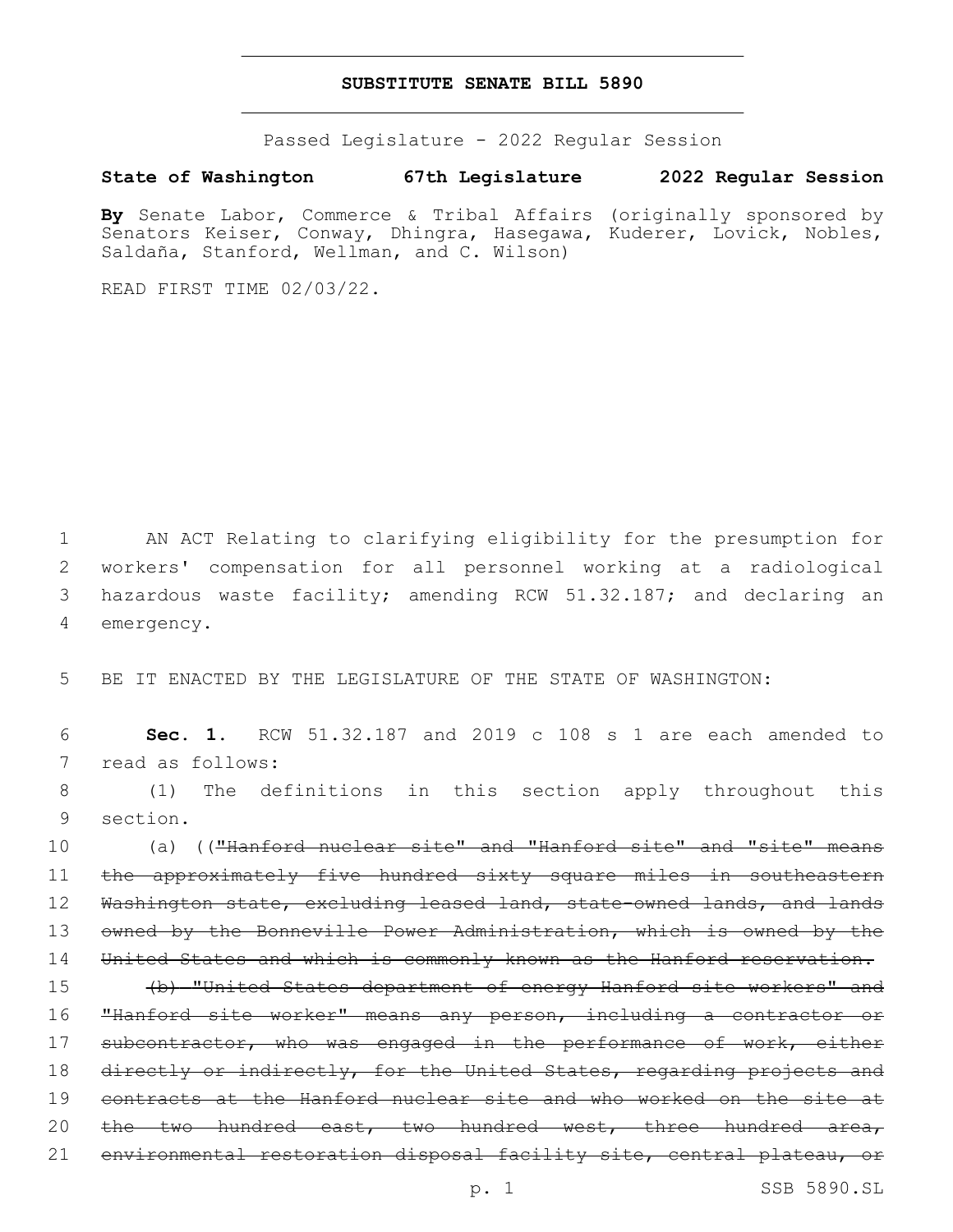the river corridor locations for at least one eight-hour shift while

2 covered under this title.

 (2)(a) For United States department of energy Hanford site 4 workers, as defined in this section, who are covered under this title, there exists a prima facie presumption that the diseases and conditions listed in subsection (3) of this section are occupational diseases under RCW 51.08.140)) "Exposed worker(s)" means a worker working at a radiological hazardous waste facility for at least an eight hour shift covered under this title, including conducting an 10 inspection of the facility.

 (b) "Radiological hazardous waste facility" means any structure 12 and its lands where high-level radioactive waste as defined by 33 U.S.C. Sec. 1402 or mixed waste as defined by WAC 173-303-040 is 14 stored or disposed of, except for military installations as defined in 31 C.F.R. Part 802.227 and listed in Appendix A to 31 C.F.R. Part 802.

 (2)(a) For exposed workers who are covered under this title, there exists a prima facie presumption that the diseases and conditions listed in subsection (3) of this section are occupational 20 diseases under RCW 51.08.140.

 (b) This presumption of occupational disease may be rebutted by clear and convincing evidence. Such evidence may include, but is not 23 limited to, use of tobacco products, physical fitness and weight, lifestyle, hereditary factors, and exposure from other employment or 25 nonemployment activities.

(3) The prima facie presumption applies to the following:

(a) Respiratory disease, except communicable diseases;

 (b) Any heart problems, experienced within seventy-two hours of exposure to fumes, toxic substances, or chemicals at the site;

(c) Cancer, subject to subsection (4) of this section;

 (d) Beryllium sensitization, and acute and chronic beryllium 32 disease; and

(e) Neurological disease, except communicable diseases.

 (4)(a) The presumption established for cancer only applies to any 35 active or former ((United States department of energy Hanford site)) exposed worker who has cancer that develops or manifests itself and who either was given a qualifying medical examination upon becoming ((a United States department of energy Hanford site)) such a worker that showed no evidence of cancer or was not given a qualifying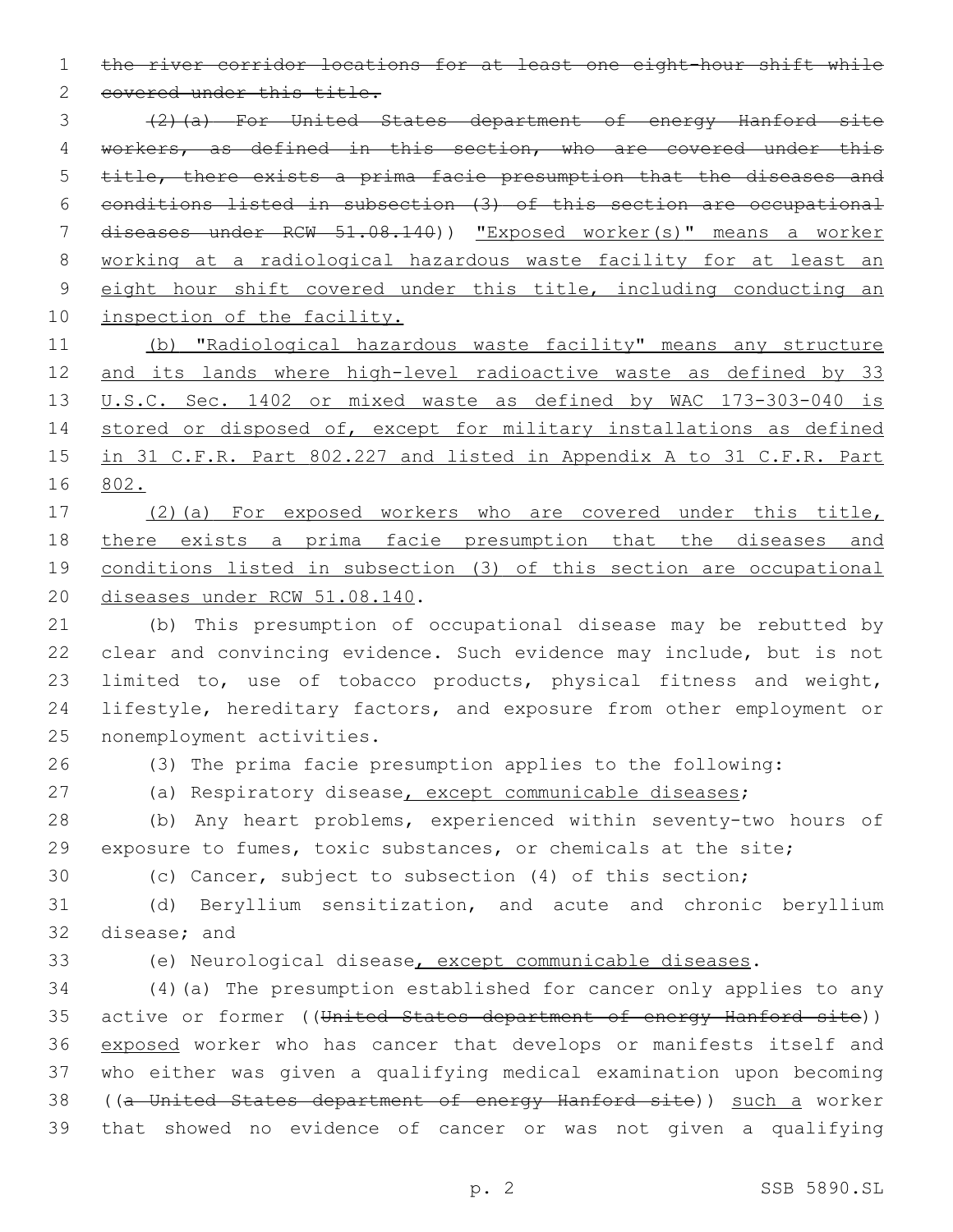medical examination because a qualifying medical examination was not 2 required.

# (b) The presumption applies to the following cancers:

(i) Leukemia;4

 (ii) Primary or secondary lung cancer, including bronchi and trachea, sarcoma of the lung, other than in situ lung cancer that is discovered during or after a postmortem examination, but not 8 including mesothelioma or pleura cancer;

 (iii) Primary or secondary bone cancer, including the bone form of solitary plasmacytoma, myelodysplastic syndrome, myelofibrosis with myeloid metaplasia, essential thrombocytosis or essential thrombocythemia, primary polycythemia vera (also called polycythemia rubra vera, P. vera, primary polycythemia, proliferative 14 polycythemia, spent-phase polycythemia, or primary erythremia);

(iv) Primary or secondary renal (kidney) cancer;

16 (v) Lymphomas, other than Hodgkin's disease;

(vi) Waldenstrom's macroglobulinemia and mycosis fungoides; and

 (vii) Primary cancer of the: (A) Thyroid; (B) male or female breast; (C) esophagus; (D) stomach; (E) pharynx, including all three areas, oropharynx, nasopharynx, and hypopharynx and the larynx. The oropharynx includes base of tongue, soft palate and tonsils (the hypopharynx includes the pyriform sinus); (F) small intestine; (G) pancreas; (H) bile ducts, including ampulla of vater; (I) gall bladder; (J) salivary gland; (K) urinary bladder; (L) brain (malignancies only and not including intracranial endocrine glands and other parts of the central nervous system or borderline astrocytomas); (M) colon, including rectum and appendix; (N) ovary, including fallopian tubes if both organs are involved; and (O) liver, 29 except if cirrhosis or hepatitis B is indicated.

 (5)(a) The presumption established in this section extends to an ((applicable United States department of energy Hanford site)) exposed worker following termination of service for the lifetime of 33 that individual.

 (b) A worker or the survivor of a worker who has died as a result of one of the conditions or diseases listed in subsection (3) of this section, and whose claim was denied by order of the department, the board of industrial insurance appeals, or a court, can file a new claim for the same exposure and contended condition or disease.